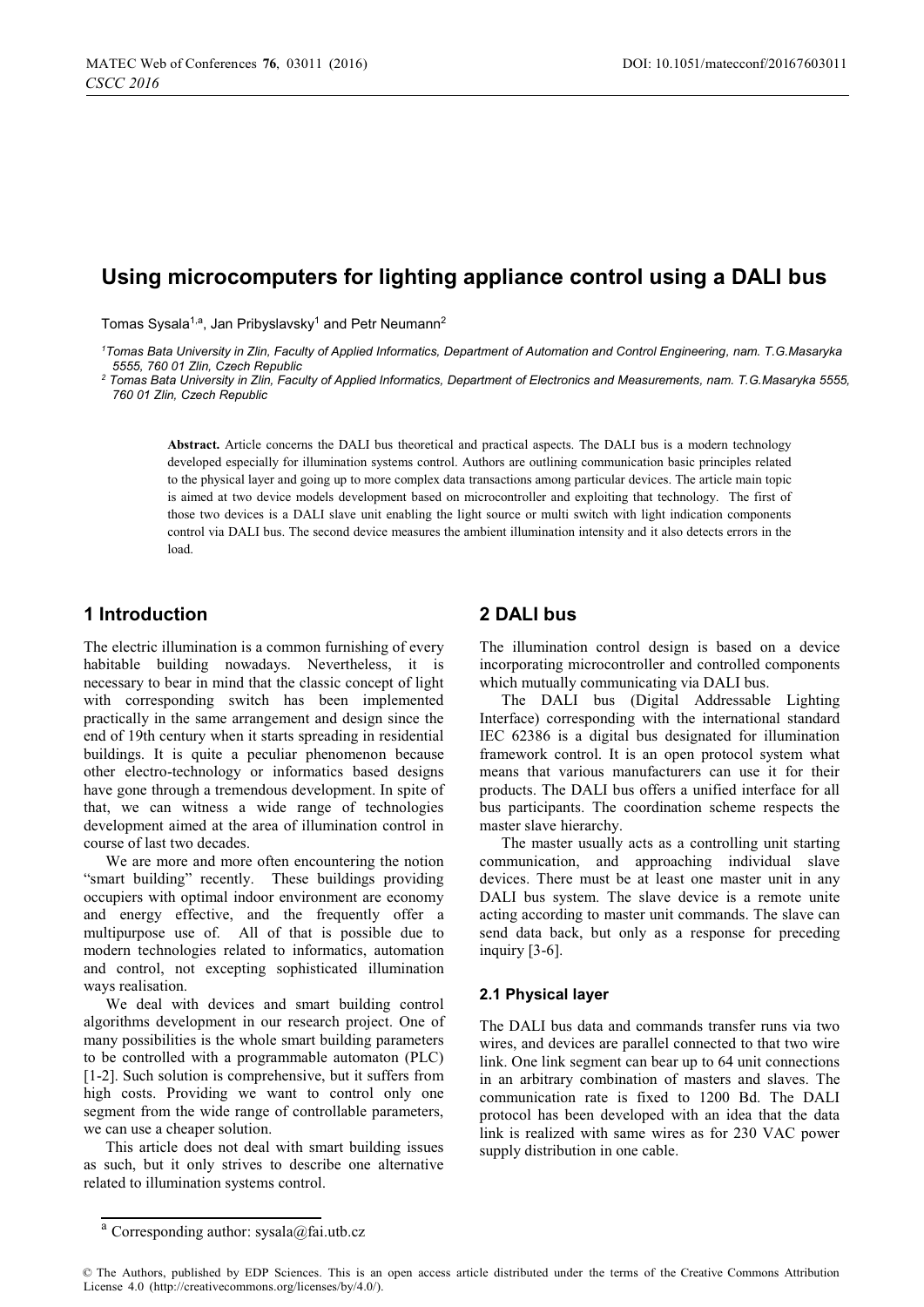### **2.2 Manchester coding**

The bus data transfer uses Manchester coding scheme which codes with transitions between levels. The leading edge codes the bit logic symbol 0, and the trailing edge codes the bit logic symbol 1. The signal voltage levels are typically 0-16 Volts [5].

### **2.3 Frames**

There are composed frames from individual bits in DALI bus during transfer. The frame can be either the controlling one which serves for the master unit to approach slave devices, or the backward frame for the slave response.

The first bit in every frame is the start bit, and the frame ends with two stop bits. The time slot for one bit is constant what means  $833.33 \text{ }\mu\text{s}$  at the data rate of  $1200$ Bd. The acceptable tolerance of bit duration is  $+/- 10\%$ .

#### **2.4 Addresses, groups and commands**

Any DALI bus slave device has its own address. If master device sends the control frame containing the particular slave device address in the frame address segment, the corresponding slave device responses. As a general rule, the slave device response procedure includes the frame data segment reading to check for a command to be performed. The frame data segment has 8 bits so that there could be in general one of 256 various commands to be performed [6].

Besides its own address, every device can be assigned to one or more groups. The total group number is 16. In case the master unit sends a frame with group identification code in address segment, the response comes from every member of that particular group. This is how there is possible to approach more than one device with only one inquiry unlike individual approach with corresponding number of message frames.

### **2.5 Topology**

The DALI bus topology usually comprises a parallel interconnection of all devices in one network. The term network represents in our case the formation of no more than 64 units, the DALI bus power supply, DALI controller, and at least one device acting as a light source. That controller can be connected to another extensive system via a different bus. Providing we need to control more than 64 devices in our DALI bus, we have to extend it by means of other separate DALI bus interconnected via a gateway, or as the case may be, there can be more DALI bus systems unified using their master units that communicate mutually in another way.

### **3 The slave design concept**

There is necessary to solve several problems in course of a new device for the DALI bus. Those problems are related both to the physical layer realisation aspect, and to the processing of packets in Manchester encoding.

In view of the fact that all devices are electrically isolated in the DALI bus system, it should be taken into account for circuit design. It is also necessary to ensure that the DALI bus signal conductors are independent on the polarity. The design of that can be inspired by some ready to use solutions. The DALI slave board OM13026 by NXP in Fig. 1can serve as an illustrative example.

The goal within our project was to utilize any DALI Master control unit that was able to communicate with DALI slave devices using standard commands, and that was meeting all above mentioned attributes. The project focus was to bring for being new DALI slave units.



**Figure 1.** The DALI bus physical layer realization using OM13026 module circuit diagram [8].

As there is evident in the Fig. 1, the galvanic isolation is realized with optocouplers (OK1 a OK2) where each data transfer direction uses one of them. It is a cheap and efficient solution which enables voltage levels conversion to a required range at the same time like in this case to  $0 - 3.3$  Volts.

For the sake of both master and slave unit realisation is requisite to use one of up-to-date microcontrollers. DALI RX and DALI TX signals in Fig. 1 can be connected to such controller. Nevertheless, the Manchester encoding could be a problem for realization because not any microcontroller is able to process it directly. The LPC1343 circuit which OM13026 module incorporates can communicate only in the standard UART mode. That is why there was necessary to employ our own solution. The data transmission with DALI1\_TX signal has software solution without any sophisticated hardware peripheral. The data reception DALI1 RX signal is fetched to the LPC1343 timer input set to the periodical level sampling of that signal. The samples are software-evaluated afterwards.

The communication exclusively software solution has advantage for the case that microcontroller does not provide any hardware support for given serial protocol in. It is thus possible to apply that method for every microcontroller with regards to its memory size and to its computing power.

The remarkable disadvantage of such solution is the fact that each bit processing consumes an appreciable part of computing power. The communication protocol supporting software also reduces the memory space what can matter in some applications. Much better solution represents the selection of microcontroller with inbuilt hardware Manchester encoded data processing support.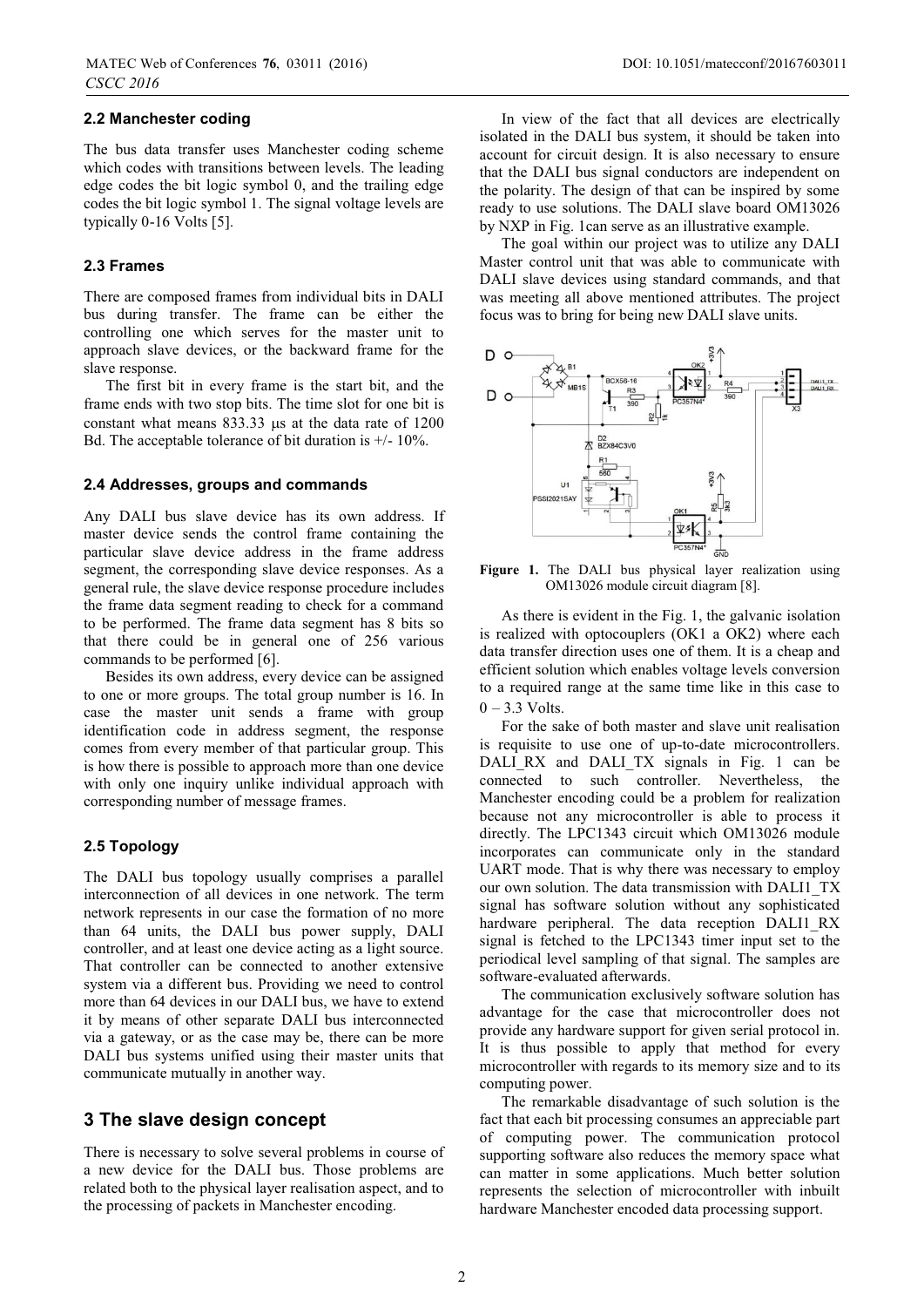The microcontroller market offers an acceptable assortment of microcontrollers with Manchester encoded data processing support. The model from AT90PWM family [9] by Atmel [10] can be one of them. That family has been particularly designed for illumination applications, and every member of that family provides the extended function of the UART module for 16/17 bit communication in the DALI bus. Even though it is an 8 bit microcontroller which unlike the 32-bit LPC1343 does not provide such a computing power, the hardware level DALI communication handling compensates that disadvantage. The price of AT90PWM family circuits is comparable with LPC13 family members.

## **3.1 The DALI Slave I/O unit concept**

The DALI Slave I/O unit has been designed in two variants with the same concept. One of those two variants has to provide the light source control via DALI bus, the other one has to provide the multi switch function with indicating elements. That is a user choice whether he decides to use that module either as a light source or as a multi switch.

The DALI Slave unit physical layer has been adopted from the OM13026 module. The other part of circuitry originates from the reference design by Atmel.

The DALI interface has been realized with regard to galvanic isolation with an optocoupler just as all I/O modules.

The I/O unit block diagram is illustrated in the following Fig. 2.



**Figure 2.** The DALI Slave I/O unit block diagram.

# **3.2 The DALI Slave sensor unit concept**

The sensor unit originates both in hardware and software concept mostly from the I/O unit. However, it has brought the following modifications in comparison to it:

- It does not incorporate the user entries (push-buttons).
- It has no output galvanic isolation.
- There is an output load current measurement resistor added.
- There is a voltage divider with photoresistor for ambient illumination intensity measurement added.

Besides the ambient illumination intensity measurement and load error detection indicated with load current out of expected value, the third DALI slave unit adding in the system offers one possibility more – the DALI group utilization. In case we decide to operate only two Slave units separately in two different groups, from the practical point of view, there is no difference between the access via a direct address or via the group address.

The sensor unit concept has been generated in a block diagram form similarly to the I/O unit concept one.



**Figure 3**. The DALI Slave sensor unit block diagram.

#### *3.2.1 The ambient illumination value measurement*

The DALI Slave sensor unit is equipped with a voltage divider composed from a photoresistor and a common resistor in series for ambient illumination intensity measurement.

 The divider input was connected directly between the microcontroller supply voltage rail and the ground rail.

That arrangement is surely not a best one. However, it serves sufficiently when the simplicity and the only indicative ambient illumination measurement have main priority. The accuracy improvement would require either a voltage reference for voltage divider input or the specialized integrated circuit designed for such purpose with the digital output of measured values.

The VT93N2 photoresistor has been selected. Its nominal dark value is 500 kilo ohms [11].

The divider output voltage is the voltage of the two components in series common node. The output of that voltage divider was directly connected to the microcontroller AD converter input without any supplementary components for voltage level modification. There was necessary to take into account not only the AD input nominal voltage range, but also the working range of ambient illumination values for the second resistor value calculation.

### **4 Microcontroller**

The DALI Slave units have as a core part ATMega88 (IC5) microcontroller with other components supporting its function. There are decoupling capacitors (C1, C6, C7 a C8) connected to microcontroller supply voltage pins. LED indication diodes (LED1 and LED2) are also directly connected to microcontroller. The 6-pin SPI connector has been added to the circuitry for firmware loading possibility. It provides not only SPI bus communication possibility, but also ensures a special DebugWire serial interface.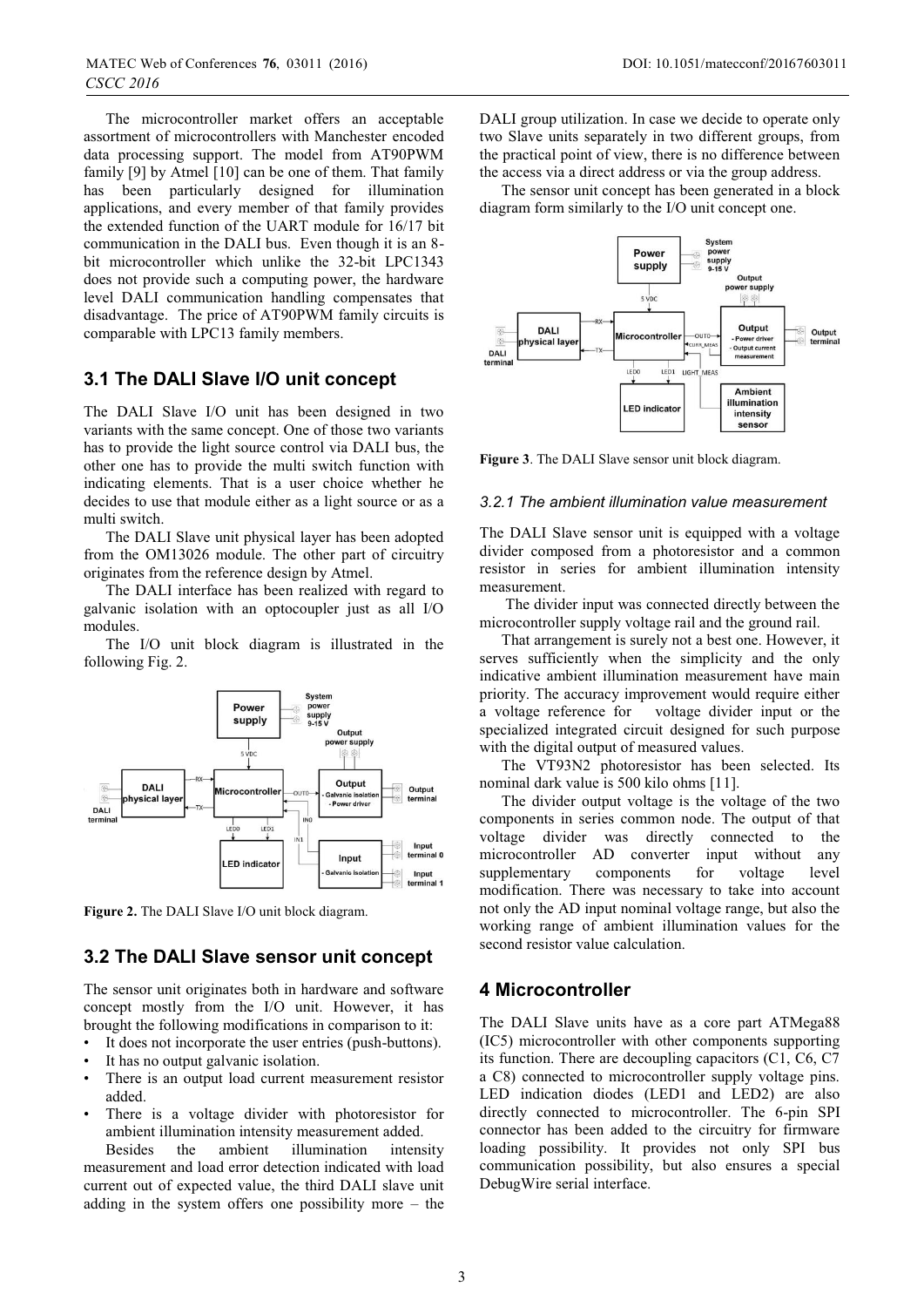The microcontroller individual pin function overview brings the following table (Tab 1).

| Pin              | Data<br>direction | Signal                      | <b>Description</b>                                | <b>Note</b>                |
|------------------|-------------------|-----------------------------|---------------------------------------------------|----------------------------|
| PC <sub>2</sub>  | DI                | <b>DALIRX</b>               | DALI data<br>reception                            |                            |
| PC <sub>6</sub>  | DI                | Reset                       | Microcontroller<br>Reset                          |                            |
| P <sub>B0</sub>  | DI                | IN1                         | Digital input<br>push-buttons                     | $I/O$ unit<br>exclusively  |
| P <sub>B</sub> 1 | DO.               | <b>DALI TX</b>              | DALI data<br>transmission                         |                            |
| P <sub>B2</sub>  | D <sub>O</sub>    | OUT <sub>0</sub>            | PWM output for<br>load control                    |                            |
| P <sub>B</sub> 3 | DO.               | <b>MOSI</b>                 | SPI data input<br>(FW update)                     |                            |
| P <sub>B4</sub>  | DI                | <b>MISO</b>                 | SPI data output<br>(FW update)                    |                            |
| P <sub>B5</sub>  | DI                | <b>SCK</b>                  | SPI clock signal<br>(FW update)                   |                            |
| P <sub>B6</sub>  | D <sub>O</sub>    | LED1                        | Indication LED 1<br>output                        |                            |
| P <sub>B7</sub>  | DO.               | LED <sub>2</sub>            | Indication LED <sub>2</sub><br>output             |                            |
| P <sub>D5</sub>  | DI                | IN <sub>0</sub>             | Digital input<br>push-buttons                     | $I/O$ unit<br>exclusively  |
| PC <sub>0</sub>  | AI                | <b>CURR</b><br><b>MEAS</b>  | Current<br>measurement<br>input                   | Sensor unit<br>exclusively |
| PC <sub>1</sub>  | AI                | <b>LIGHT</b><br><b>MEAS</b> | Illumination<br>intensity<br>measurement<br>input | Sensor unit<br>exclusively |

**Table 1.** Microcontroller pins function.

# **5 Final DALI Slave board**

The following picture displays the final DALI Slave I/O assembled module after PCB manufacturing and component insertion and soldering.



Figure 4. The ready to use DALI Slave I/O unit photo [3].

# **6 DALI Slave unit firmware**

From the architectural point of view, firmware is divided into three main segments:

• Drivers –physical layer signals processing

- DALI services -DALI frames processing
- DALI application DALI Slave unit functions realization

The basic architecture as it was adopted from the reference design is illustrated in the following picture:



Figure. 5. DALI Slave unit firmware architecture [12].

### **6.1 Physical layer signals processing (drivers)**

As the employed ATMEGA88 microcontroller is not endowed with any hardware interface for a direct Manchester encoded serial communication processing, it was necessary to ensure it in a purely software way. Microcontroller uses the PCINT hardware peripheral and the timer 0.

PCINT is an interrupt that is activated at any value change on microcontroller input pin. In our case, it is PC2 pin which is DALI\_RX signal brought to. That signal is a direct output from the DALI physical layer. The physical layer has been adopted from the OM13026 module.

#### **6.2 Frames processing (DALI services)**

The DALI frames processing is implemented as a finite state machine which functions realizing states evaluation and the transition between them has to be periodically activated from higher software layers.

The finite state machine for frames processing is in non active state most of time (Idle state) waiting for frame arrival. If a frame comes, it is processed, and the state machine transits in other possible states depending on coming data – reception repeat, answer sending, or back to idle state as the case may be.

IEC62386-100 standard requires the obligatory pause between individual states transition. Our design respects that requirement. Standard also sets down that arriving frame is only valid providing it is obtained two times in course of a 100 milliseconds period. The reason for that is the erroneous data reception exclusion. Provided that condition is fulfilled, the frame related command is executed, and state machine transits in idle state. If there is not possible to receive same frame within 100 milliseconds, the state machine transits in idle state directly.

### **6.3 Application layer (DALI application)**

The term "application layer" in our project is to be understood as all what is on the highest level from the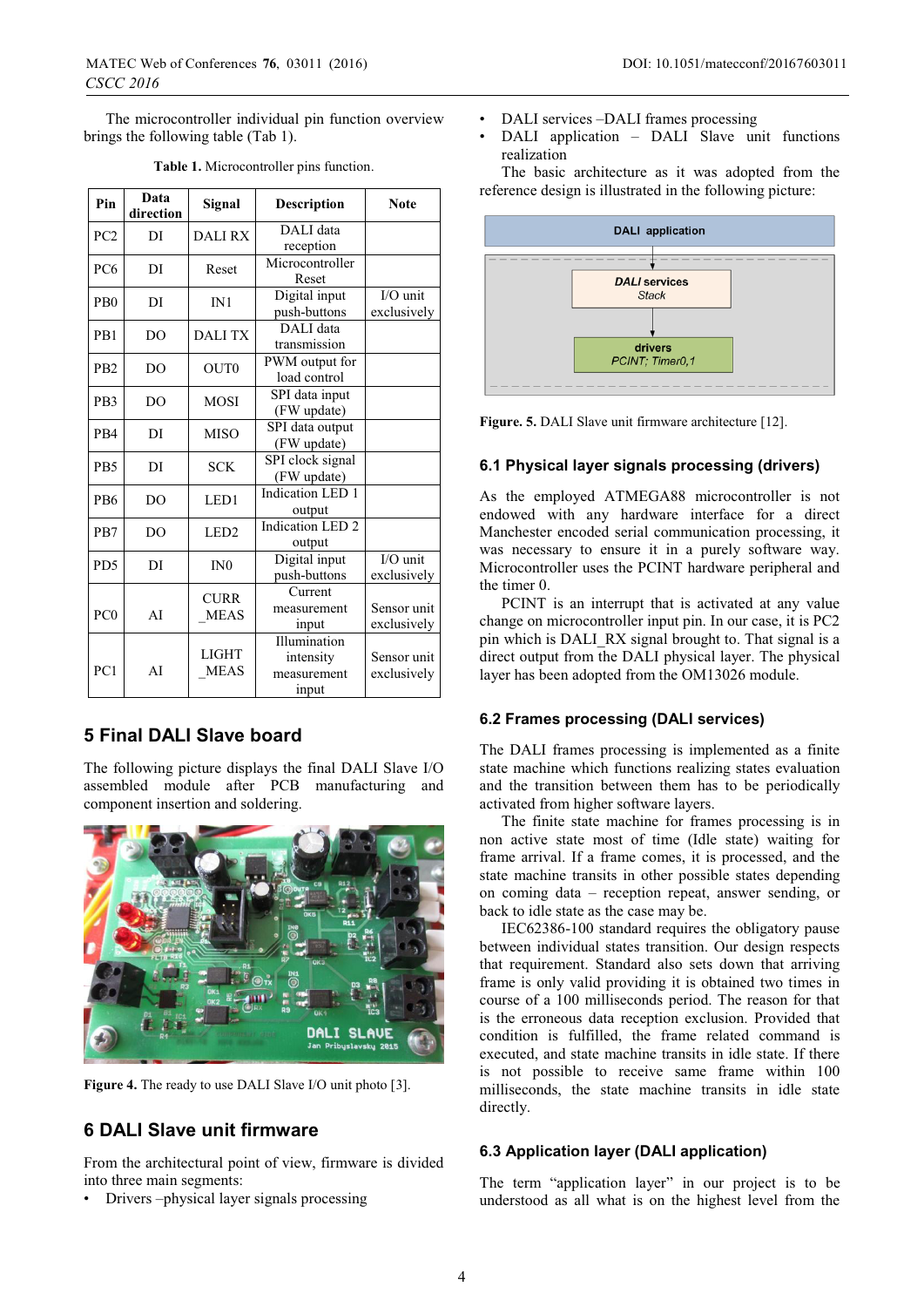software architecture point of view, and what implements the functionality as such. The application layer term in our project is to be understood from the software point of view as a highest level implementing the Slave unit functionality as such from the user position. There has been created several smaller software modules which task is to mediate for application layer the microcontroller hardware components access.

The list of those software modules is as follows: LEDs.c, inputs.c, sensing.c.

### **6.4 Supported DALI commands**

Any command captured during arriving DALI frames processing is transferred to the application layer for further processing.

Every command has its value within enumeration type (enum), and its particular implementation is located within a switch block where is to be jumped according to the "enum" value to.

Because of simplicity, there are only a few remarkable commands presented in the following table (Table 2).

**Table 2.** Selected DALI Slave unit commands list.

| Comm.<br>code  | Command<br>name (enum)                     | <b>Command description</b>                                                          |
|----------------|--------------------------------------------|-------------------------------------------------------------------------------------|
| $\theta$       | OFF                                        | Immediate output setting to 0<br>value, device switching over to<br>"OFF" mode      |
| 1              | UP                                         | Gradual lightening for 200ms<br>period providing device is in<br>"ON" mode          |
| $\overline{c}$ | <b>DOWN</b>                                | Gradual dimming for 200ms<br>period providing device is in<br>"ON" mode             |
| 3              | STEP UP                                    | Lightening of one step in the<br>range of 1-254 providing device<br>is in "ON" mode |
| 4              | <b>STEP DOWN</b>                           | Dimming of one step in the range<br>of 1-254 providing device is in<br>"ON" mode    |
| 32             | <b>RESET</b>                               | Device Reset to initial state                                                       |
| 144            | <b>QUERY</b><br><b>STATUS</b>              | Device state inquiry                                                                |
| 231            | <b>SET</b><br><b>INDICATION</b><br>LED 1   | Indication LED 1 switch on                                                          |
| 232            | <b>CLEAR</b><br><b>INDICATION</b><br>LED 1 | Indication LED 1 switch off                                                         |

### **7 The entire system test**

The test fixture for assembled modules has been created. As was mentioned above, the commercial unit OM13046 by NXP was selected as the DALI Master device. It is practically a converter between the DALI bus and the USB interface. It is based on the LPC134x microcontroller. That device is supplied directly via USB

port, and it uses the HID (Human Interface Device) class for communication with a PC. That concept makes PC software development much easier because there is possible to make use of Windows and NET platform native drivers.

From the hardware point of view, that OM13046 module includes the DALI bus physical layer with optocouplers galvanic isolation.

The test fixture comprises of following components:

- 2pcs DALI Slave I/O unit
- 1pc DALI Slave sensor unit
- 1pc DALI-Master unit
- 24VDC adaptor for DALI bus power supply
- 9VDC adaptor for DALI units power supply
- 3pcs light source
- 4pcs push-button
- Test fixture enables particularly following functions:
- User entry via 4 individual push-buttons.
- $\beta$  light sources power control (9V LED "bulbs").
- User adjustable events indication with 6 LED indicators.
- One failure detection (load disconnect) at one light source.
- Ambient illumination intensity sensing.
- DALI bus power supply.

There were tested all commands individually and communication possibilities by means of this set.

### **Acknowledgements**

This work was supported by the Ministry of Education, Youth and Sports of the Czech Republic within the National Sustainability Programme project No. LO1303 (MSMT-7778/2014) and also by the European Regional Development Fund under the project CEBIA-Tech No. CZ.1.05/2.1.00/03.0089.

# **Conclusion**

Article describes some aspects of DALI bus application for illumination systems control.

According to the most convenient concept, there were created two unit types for communication via DALI bus. The functionality of those units was demonstrated on the test fixture comprising both those units and other accessories forming together with units a complete DALI system.

There has been also designed and implemented PC application for that DALI system configuration and control within the bounds of our project. All parts of our project were successfully implemented so that the system functionality can be extended in the future.

### **References**

- 1. T. Sysala, M. Pospichal P. Neumann, *Proceedings of the 17th International Carpathian Control Conference - ICCC´2016*, **1**, 706-710, (2016)
- 2. P. Navratil, L. Pekar, *Proc. of the 16th WSEAS International Conference on Circuits*, **1**, (2012)